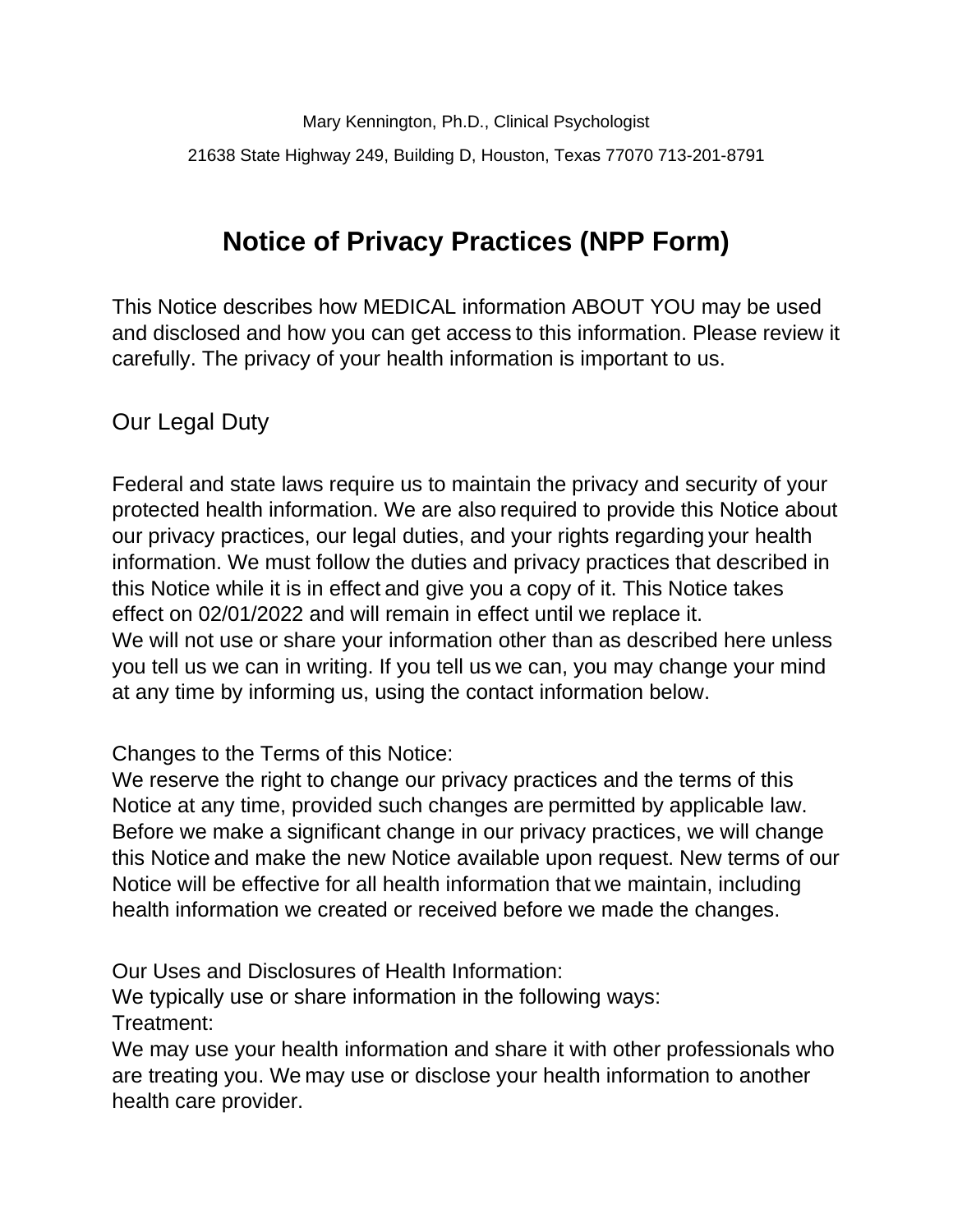# Payment:

We may use and share your health information to bill and receive payment from health plans or other entities unless you request that we restrict such disclosure to your health plan when you have paid out-of-pocket and in full for services rendered.

# Healthcare Operations:

We may use and disclose your health information about our healthcare operations. Healthcare operations include activities related to running our practice, improving your care, and contacting you, when necessary. Healthcare operations also include using health information about you to manage your treatment and services. Some examples include, but are not limited to, engaging in quality assessment and improvement activities; reviewing the competence or qualifications of healthcare professionals; evaluating practitioner and provider performance; conducting training programs, accreditation, certification, licensing or credentialing activities.

# Public Health:

We may, and are sometimes legally obligated to, disclose your health information to public health agencies for purposes related to preventing or controlling disease, injury, or disability; reporting abuse or neglect; reporting domestic violence.

# Abuse or Neglect:

We may disclose your health information to the appropriate authorities if we reasonably believe that you are a possible victim of abuse, neglect, or domestic violence or the possible victim of other crimes. We may disclose your health information to the extent necessary to avert a serious threat to your health or safety or the health or safety of others.

## National Security:

We may disclose health information about you for specialized government functions such as military, national security, and presidential protective services. We may disclose to authorized federal officials health information required for lawful intelligence, counterintelligence, and other national security activities. We may disclose to correctional institutions or law enforcement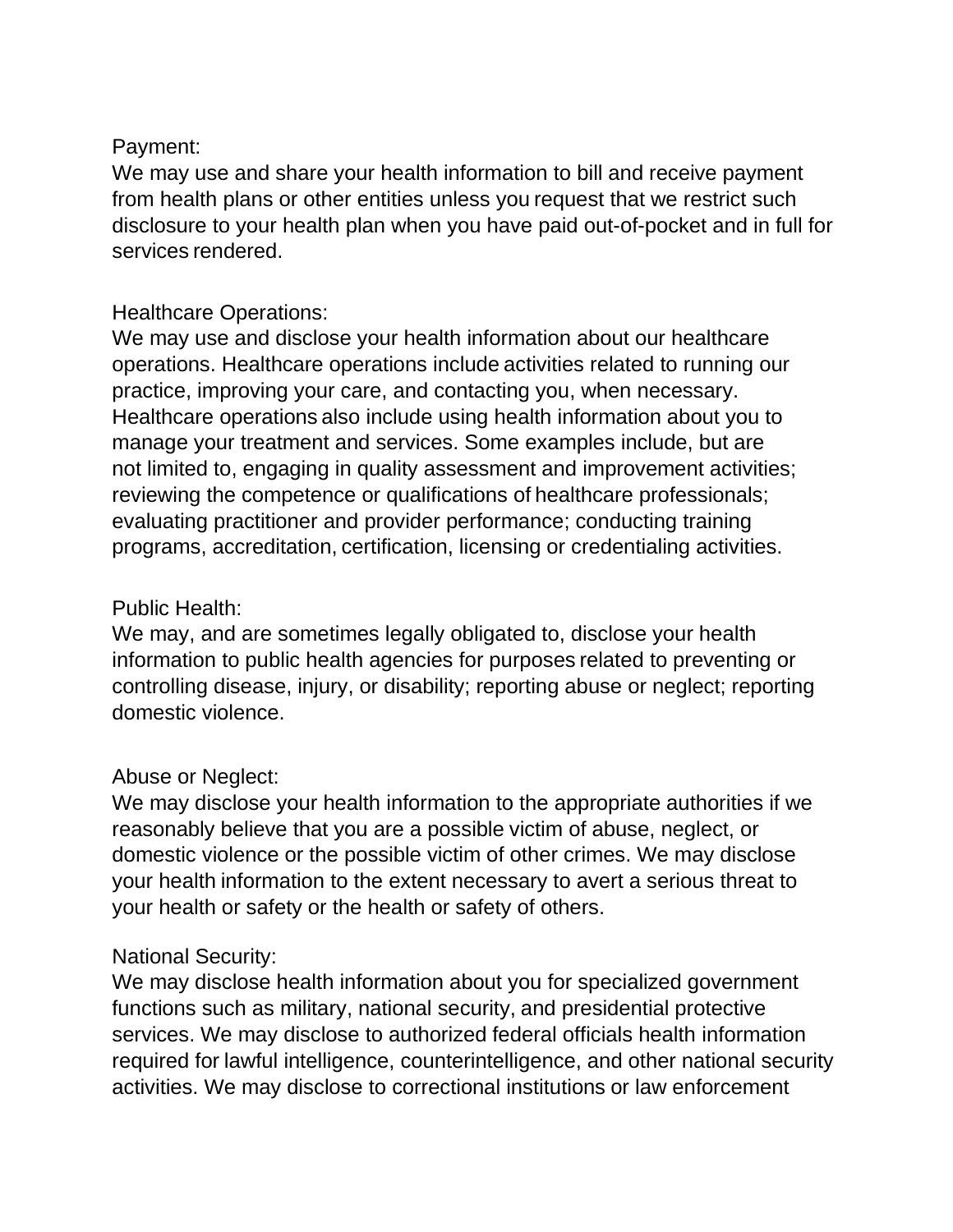officials having lawful custody of protected health information of inmates or patients under certain circumstances.

#### To Comply with the Law:

We will share information about you if a state or federal law requires it. This includes disclosures to courts upon a court order, to law enforcement with search warrants, or to other government entities with orders pursuant to their respective legal authority and the U.S. Department of Health and Human Services if it wants to see that we are complying with federal privacy law.

#### Appointment Reminders:

We may contact you to provide you with appointment reminders via email, text messages, voicemail. We may also leave a message with the person answering the phone if you are not available.

#### Announcement:

We may also announce your name when we are ready to see you.

## To Your Family and Friends:

We must disclose your health information to you, as described in the Patient Rights section of this Notice.

## Persons Involved in Care:

We may use or disclose your health information to notify, or assist in the notification of (including identifying or locating) a family member, your personal representative or another person responsible for your care, of your location, your general condition.1

#### Your Authorization:

In addition to our use of your health information for treatment, payment, or healthcare operations and otherwise as described in this Notice, you may give us written authorization to use your health information or to disclose it to anyone for any purpose. If you give us an authorization, you may revoke it in writing at any time. Your revocation will not affect any use or disclosures permitted by your authorization while it is in effect. Unless you give us a written authorization, we cannot use or disclose your health information for any reason except those described in this Notice.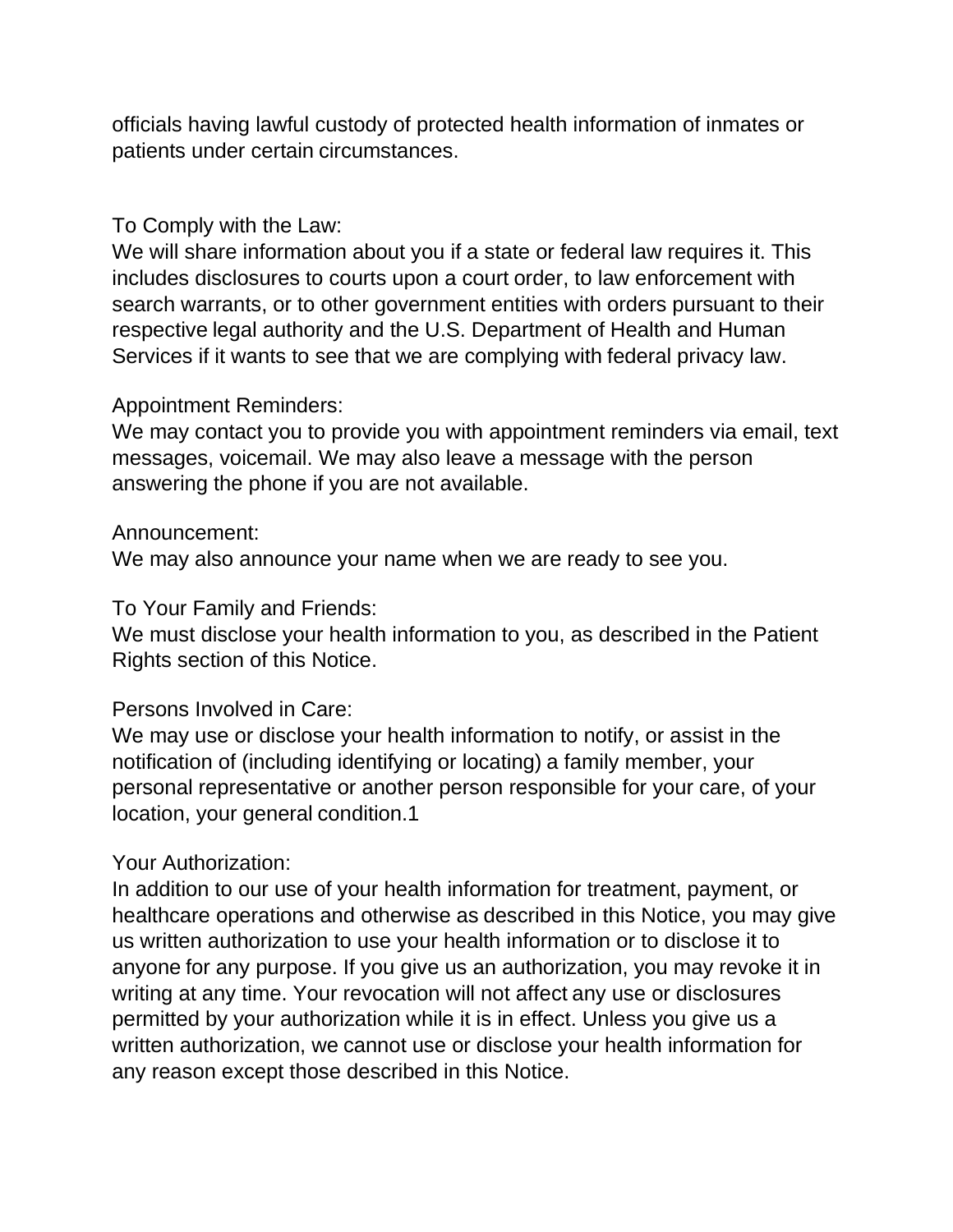## Patient Rights Access:

You have the right to see or obtain electronic or paper copies of your records, with limited exceptions. You may request that we provide copies in a format other than photocopies. We will use the format you request unless we cannot practicably do so. You must make a request in writing to obtain access to your health information. You may contact our office to obtain a form to request access. We will charge you a reasonable cost-based fee for expenses such as copies and staff time. You may also request access by sending us a letter. If you request copies, there may be an additional cost-based fee. If you request an alternate format, we will charge a cost-based fee for providing your health information in that format. If you prefer, we will prepare a summary or an explanation of your health information for a fee. You may contact our office to request a copy of your records or for a full explanation of our fee structure.

### Disclosure Accounting:

You have a right to receive a list of instances in which we disclosed your health information for purposes other than treatment, payment, healthcare operations and certain other activities for the last six years. If you request this accounting more than once in a 12-month period, we may charge you a reasonable cost-based fee for responding to these additional requests. You may contact our office to request a disclosure accounting.

## Additional Restrictions:

You have the right to request that we place additional restrictions on our use or disclosure of your health information. We are not required to agree to additional restrictions, but if we do, we will abide by our agreement (except in an emergency). For example, if you pay out-of-pocket and in full for services rendered, you may request that we not share your health information with your health plan. We must agree to this request. You may contact our office to request additional restrictions.

#### Alternative Communication:

You have the right to request that we communicate with you about your health information by alternative means or to alternative locations. You must make your request in writing. Your request must specify the alternative means or location and provide a satisfactory explanation of how payments will be handled under the alternative means or location you request. You may contact